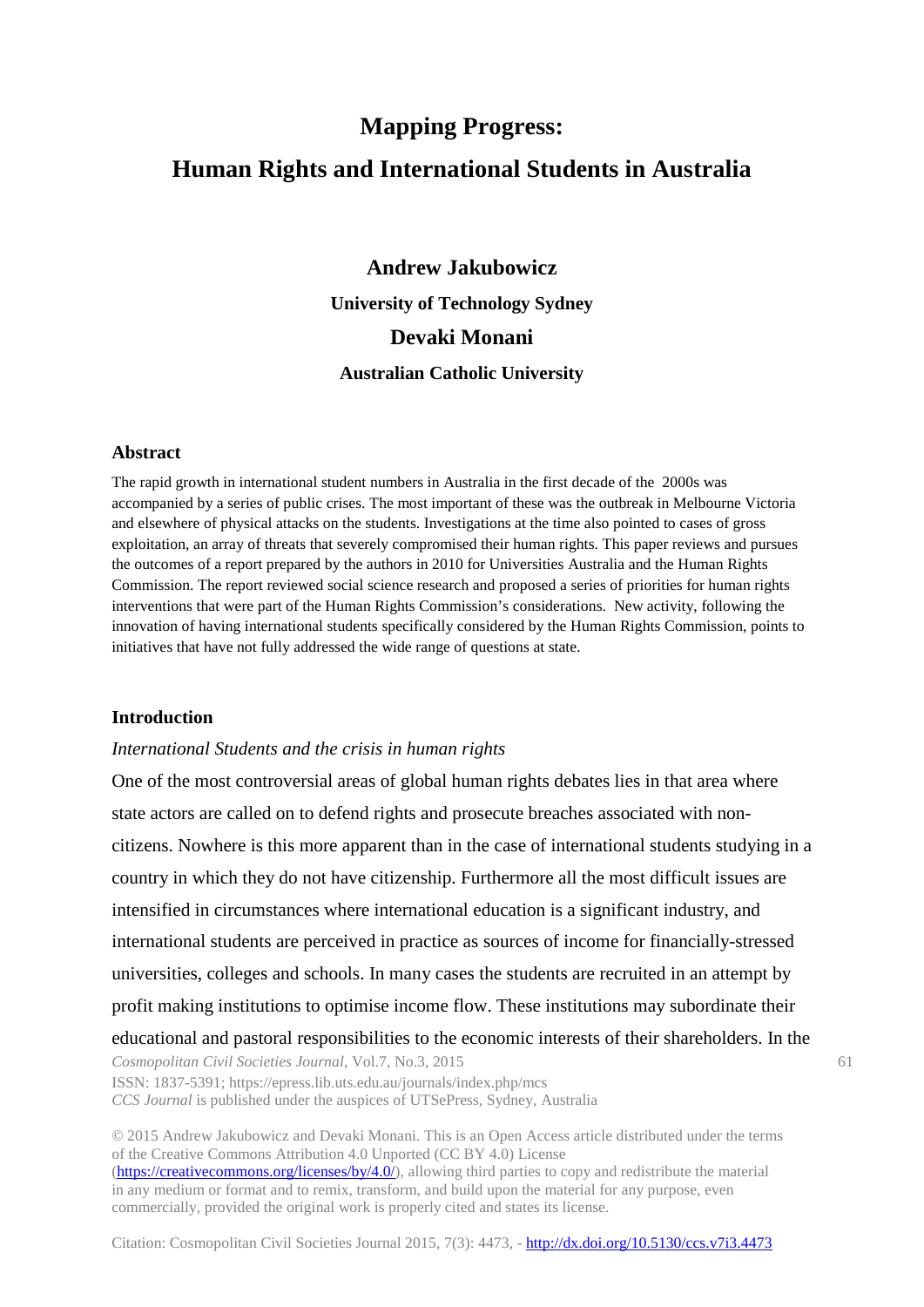first decade of the century, Australia became very adept at developing educational programs and recruitment strategies that would attract many hundreds of thousands of students, a significant number of whom came from India. They were destined, at the 'high end', for postgraduate research study of great value to their countries of origin and Australia, while at the less qualified level many began in secondary school, or undertook low-level English language acquisition programs, or trade qualifications.

The year 2008 exemplified the rate of change and the size of the pressures on the system (Australian Government, 2008).In that year there were 544,000 international students in Australia, about 3% of the population, a year on year increase of 21%. The largest single group, from China, had risen 20% to a total of 130,000. Students from India, at number two, had increased by 54%, approaching 100,000. None of the institutions or the communities in which they were located had made any real provision for such a meteoric increase. Issues like human rights and the implications of the changing population make-up were not on the agenda of the Human Rights Commission, nor of interest to government bodies at the state level charged with the wellbeing of students, local or international. The enrolment of foreign students peaked in 2009, with China supplying 155,000 (up another 18%), and India 121,000 (up another 25%) (Australian Government, 2009). Indian students became the focus of public attention in 2009, when there were reports of widespread attacks on them, and a number of students or ex-students were murdered. Discussing this phenomenon, Dunn *et al.* (2011a) reported evidence of a 'curry-bashing' subculture in parts of Melbourne that clearly fits ideas of racism.

Singh (2011) shows that Indian students and their families were involved in nearly \$3 billion of transfers to Australia in December 2010. They had a strong expectation of gaining permanent residence (PR) and were using education for planned migration outcomes. When the Indian student crisis reached its crescendo in Australia in 2009, the Australian Human Rights Commission arrived at a rather late awareness that the rights of students should be a central issue for resolution and progress. As with many temporary residents, the Australian human rights debate had essentially passed international students by. Occasionally they were referenced in discussion of racism, but for the most part, they had not been considered within the civil rights debate in Australia. Consequently, the major agencies for the protection of human rights were poorly prepared when the bashings, murders and other intimidation and exploitation of international students surfaced in 2008. The circumstances had long been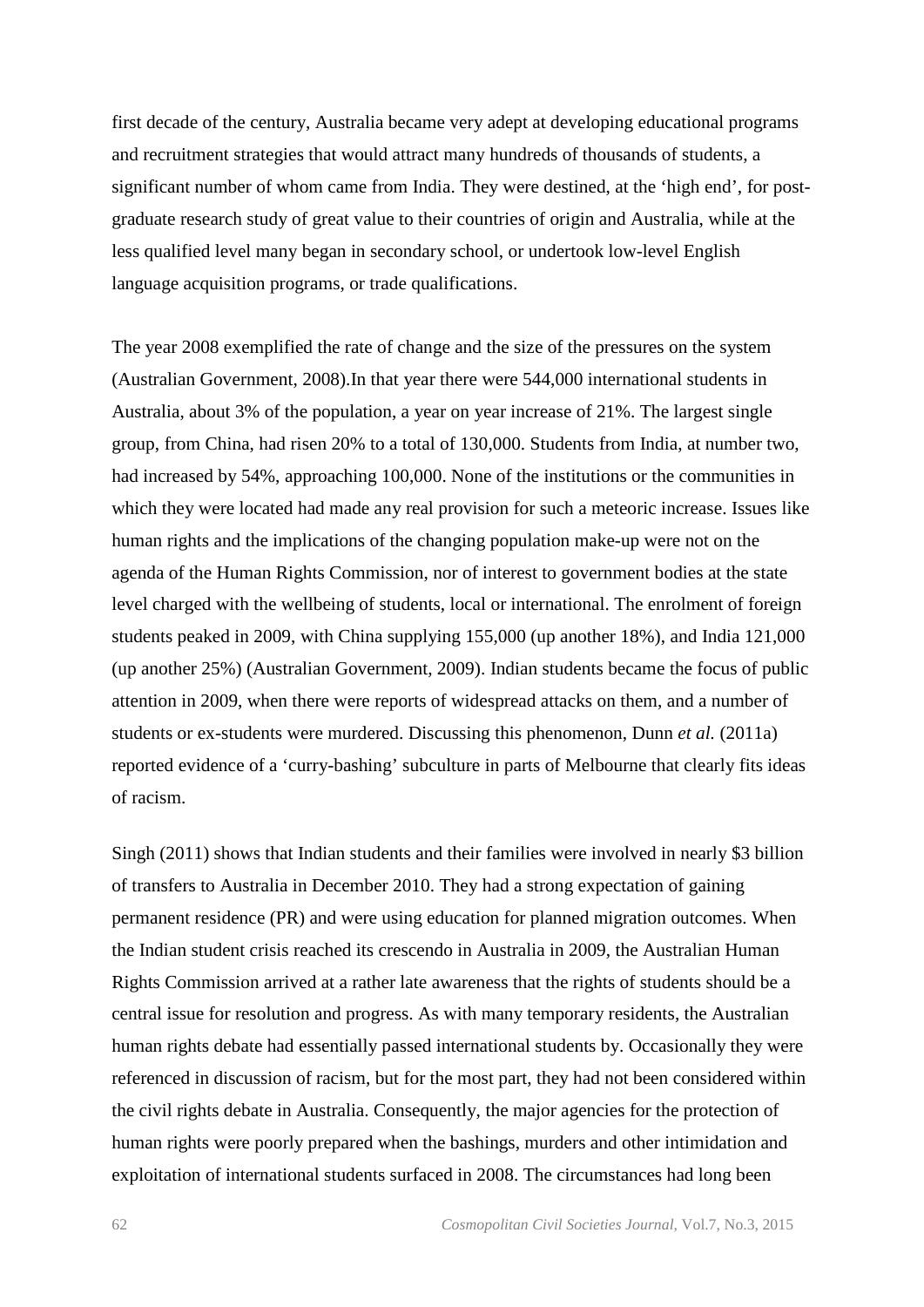known to some local and state agencies, but there was no real discourse available to draw on for the students, their advocates and agencies, who were anxious to engage with government, universities and colleges.

It took the racialisation of the debate, as media and political focus intensified on Indian (and particularly Punjabi students), to demonstrate how deeply embedded racialism was in public policy assumptions. Xenophobic, rather than specifically racial, dynamics may have been at work, given the all-encompassing and indiscriminate nature of the key human rights complaints. Indians were by no means the only targets (or in some cases they were also perpetrators) in the events under review. The complaints, when they appeared, were drawn out of generally wary students from a range of countries. The range of issues included experiences of racialised violence, housing exploitation, lack of transport access, employment exploitation and racial and sexual harassment.

#### *Student Responses*

-

In this article we want to present an overview of the responses that emerged at the advent of the student crisis. The article argues for the need for universities in Australia to adopt if not all at least in part the human rights principles when dealing with international students. The 2010 debates were fuelled by three key concerns – the projections on the increasing population of Australia and the impact of these projections on the student population; the Baird report on state and federal governments' management of the international student industry<sup>[1](#page-2-0)</sup> (2010); and the decisions of the Council of Australian Governments (COAG, 2010) on the presence of international students<sup>[2](#page-2-1)</sup>.

Universities Australia (UA), the sector's umbrella and representative body, soon identified a serious lack of empirical knowledge as a major factor in its rather slow response to the issues as they affected the sector. UA approached the Human Rights Commission (HRC), who

<span id="page-2-0"></span><sup>1</sup> Australia's education system encompasses four diverse sectors: English language intensive courses for overseas students (ELICOS) which deals with preparing students with English language competency and providing pathways to other more sophisticated courses; schools, both government and non-government; vocational education and training (VET), which consists of technical colleges, dual sector universities and private colleges providing technical and apprenticeship training programs; and higher education, which is the largest sector for international students, enrolling predominantly in universities (IEAC, 2013, p. 10).

<span id="page-2-1"></span><sup>&</sup>lt;sup>2</sup> Because the VET courses in some cases gave maximum points to migrate to Australia, many Indian and Chinese students between 2005 and 2009 chose to enrol in those courses. The courses were run and managed by the TAFE sector as well as the private colleges. Section 2.2 of the Jakubowicz and Monani (2010, p. 6) report discusses the creation of the international industry in greater depth.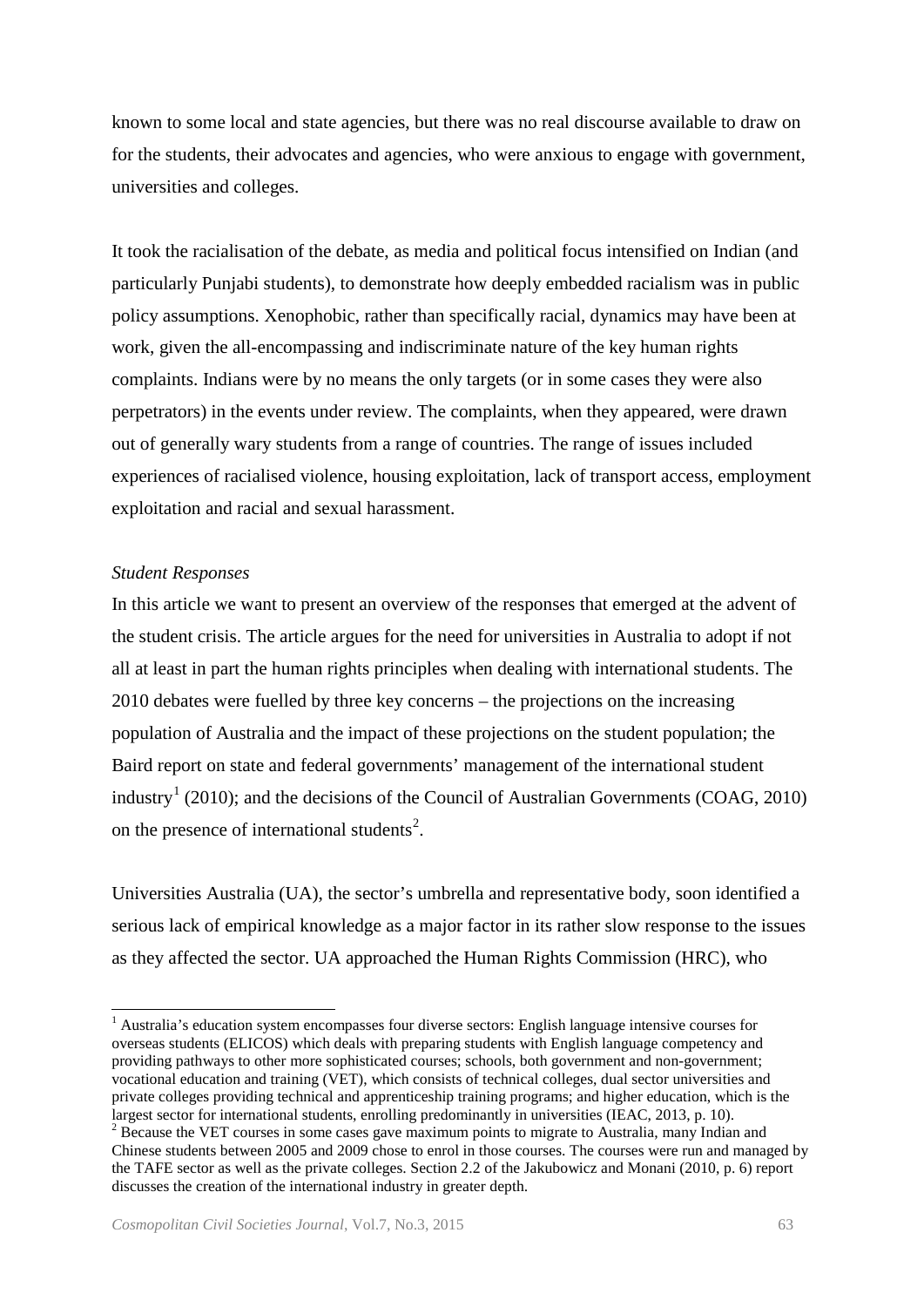together with the Academy of the Social Sciences in Australia as the peak group for social science research, developed a series of symposia to identify and workshop what data there was about the international students' plight. The HRC role was crucial, as it framed the issues within a human rights perspective, and would therefore press for human rights relevant outcomes and programs. The symposia provided the first sustained occasions where scholars and policy-makers were asked to locate the international students crisis within a human rights paradigm. Social science insights predisposed analysts to examine to what extent and in what forms Australian institutional racism might play a role in perpetuating and tolerating situations of violence, exploitation and discrimination towards international students. The first step in any analysis of racist institutions that might condone racist practices lies in having them acknowledge that those types of question be asked of them.

The Indian student crisis, as it became known, triggered widespread soul-searching and some hard-headed policy reviews in Australia. The broad dimensions of these reviews included the revamping of visas, changes to permanent residency criteria, tighter controls on college and university enrolments, improved consumer rights, and the mapping out of a human rights charter of sorts covering international students. The intersection of economic issues and human rights issues has ensured that the crisis and its continuing aftermath remain pressing questions for diplomatic, trade, education, justice, health and housing portfolios of government, at national, state and local levels in Australia.

# *Development of the Principles to Promote and Protect the Human Rights of International Students*

Public media attention has focused on the Indian students at the centre of well-publicised violence and exploitation, yet the issues continue to affect international students from many different backgrounds. Moreover, problems of urban violence and corrupt exploitation of vulnerable people are features of Australian society, rather than being generated by the characteristics of the national cultures of the students. The interaction of culture, opportunity, expectations and institutional practices suggests that a range of analytical approaches needs to be deployed to help develop longer-term strategies in public policy. This article draws on a Report prepared by the authors (Jakubowicz and Monani, 2010) for three of the key stakeholders in the development of evidence-based policy, namely Human Rights Australia (HRA), Universities Australia (UA), and the Academy for Social Sciences in Australia (ASSA). The previous report set the parameters for interrogating how the university sector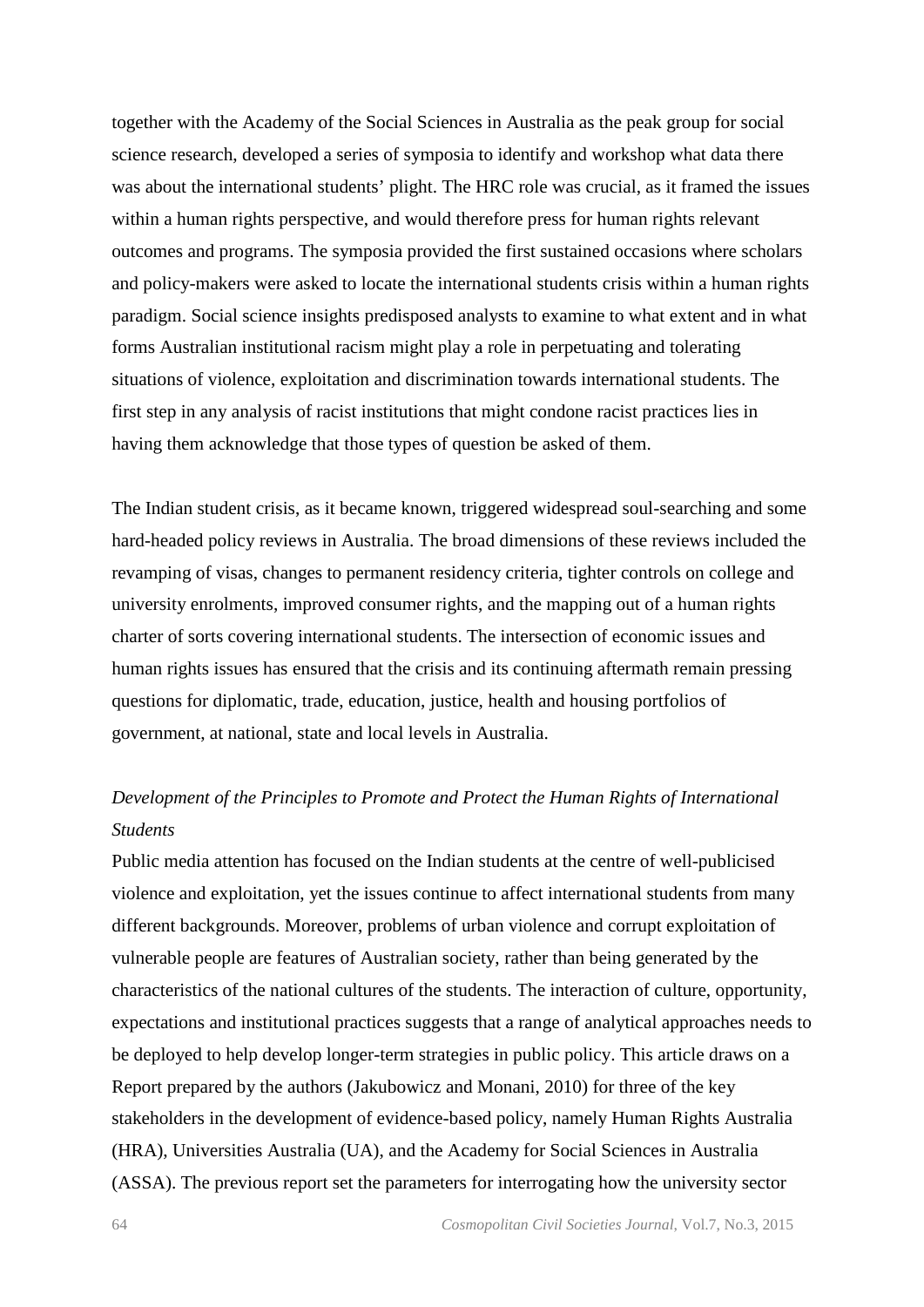should understand the issues for the sector and the wider society, and how social science research could contribute to both understanding and responding to the negative experiences of some international students in Australia. While rapidly overtaken by events as government inquiries, delegations and crisis responses proliferated, the report underpinned what became the *Principles to Promote and Protect the Human Rights of International Students*, launched in Adelaide in October 2012 [\(https://www.humanrights.gov.au/news/stories/new](https://www.humanrights.gov.au/news/stories/new-international-students-guidelines-launched)[international-students-guidelines-launched\)](https://www.humanrights.gov.au/news/stories/new-international-students-guidelines-launched). A recent 2015 review of the AHRC principles in action has once again placed racism and racial discrimination as one of the top three human rights issues facing international students, alongside employment and accommodation challenges (AHRC, 2015, p.10).

Our discussion paper (Jakubowicz and Monani, 2010), submitted to the Academy of Social Sciences Australia, contributed to shaping the parameters of the policy debate on international students' human rights principles developed by the Australian Human Rights Commission. Here, we wish to revisit the international students' human rights principles and present the current policy mandate on international students and human rights. This article is divided into two sections. The first describes and lays out the key features of the Indian student revolt and the lived experience of international students. The second section revisits the international student debate within a human rights paradigm as adopted by the Australian Human Rights Commission.

**Racism and the lived experience of international students: Issues remain unaddressed**  From the moment that visuals of the Indian student protest began to unfold on television here in Australia and across Asia, panic set in in the minds of the Australian people. The protest was conducted in the wake of the screwdriver stabbing of a 25- year old Indian student, Sravan Kumar Theerthala, in May 2009. Students demanded safety and urged police authorities in Victoria to recognise the increase in race based hate crimes particularly towards Indian students. Indian students as 'foreigners' had managed to stage a revolt never seen before by the Australian public.

Nearly 2000 students chanted as they marched down Melbourne's streets, carrying signs which read 'I pay fees, I pay tax', 'I get stabbed in Oz' and' Racism is more dangerous than swine flu'. Gautam Gupta, a spokesman for the Federation of Indian Students of Australia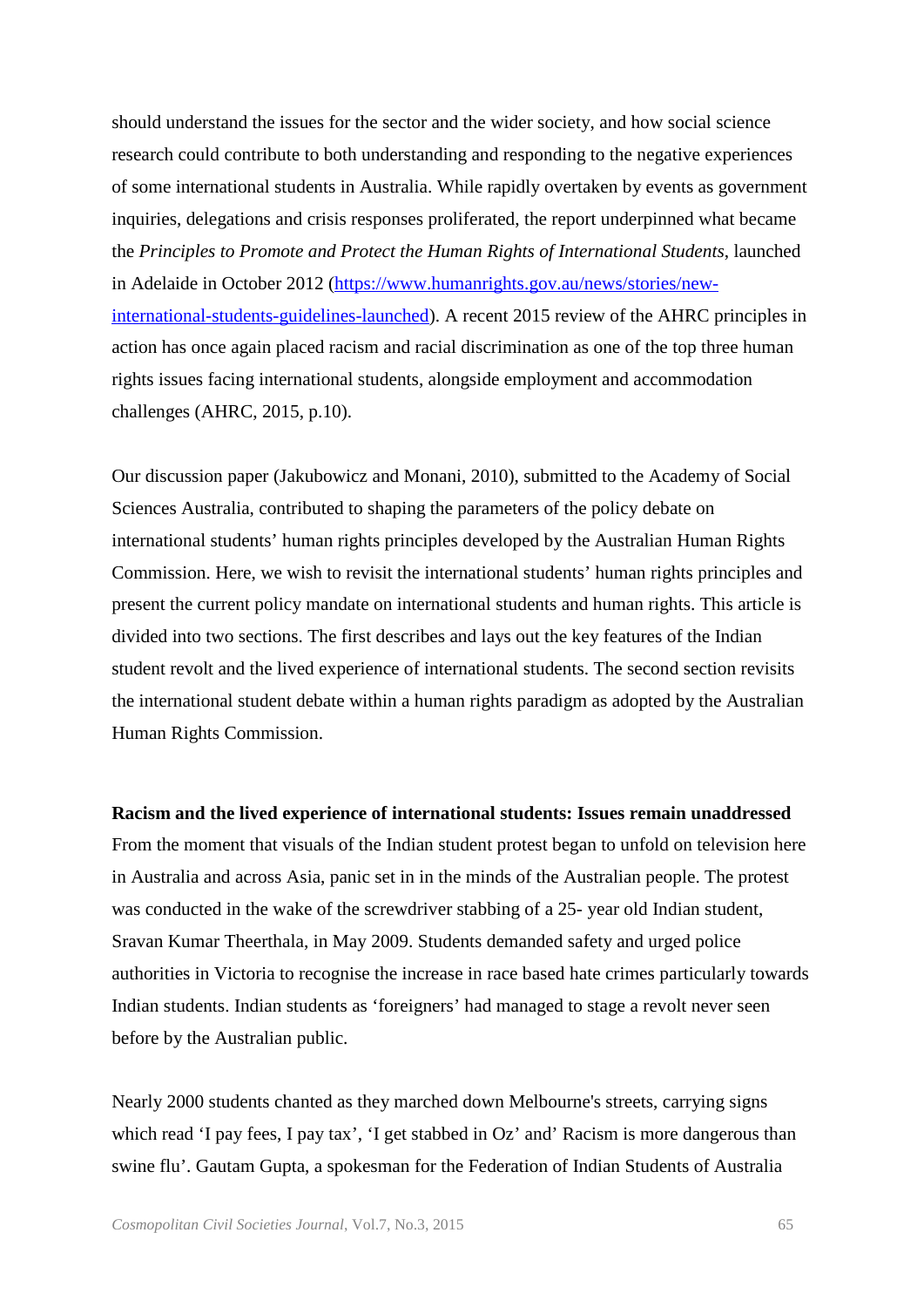(FISA), said that the protesters had issued a series of demands, which the State Government needed to meet.

We want a multicultural police section and we want crime statistics made public so that we know the extent of the problem. We want blanket cover for all international students, covering them for accidents and assaults and the government should run an ad campaign highlighting the positive influence that migrants and international students have made to this country. My advice to every Indian student now who wants to come to Australia is, Please don't come (Millar& Doherty, 2009).

Criticism was mounted against the Indian students by the police and the media for suggesting that Indian students were victims of racial crime. Instead, the Victorian police downplayed the issue of racism, and suggested that Indian students tended to carry expensive gadgets such as mobile phones and laptops thereby attracting unnecessary attention on public transport. Others, such as the vice-president for international students in 2009 at Victoria University in Melbourne, Andrew Holloway, blamed statistics instead. He stated that:

It just happens to be coincidental that there's a large number of South Asian students travelling on their own late at night time and if you look at it, the work patterns of Indian students are somewhat different from other students. They tend to work at 24/7 conveniences, petrol stations, late-at-night shops, and therefore are more likely to be on the public transport network late at night time (Waters and Macbean, 2009).

In contrast, the Islamic Council of Victoria suggested that it seemed to be an ill-conceived idea and, in particular, Nazeem Hussein expressed his disappointment:

I think it's one thing to help the victims look less like victims, sorry to look less Indian, but I think it's another thing to really attack the core issue here which is racism. And we're seeing not as much from the police that we would have probably expected. It's only a particular type of crime that is on the rise and that's crimes against people that look Indian. So really that statistic means not very much given that this particular crime is on the increase (Waters and Macbean, 2009).

The education industry in Australia was the hardest hit by the Indian student events and Australia gained a reputation for being an unsafe student destination. Suddenly the 'invisible international student' was now 'visible' and actively speaking out.

There is a gap in leadership around the issue of international students and more specifically around the tolerance of cultural diversity in Australia. Australia lacks a strong research base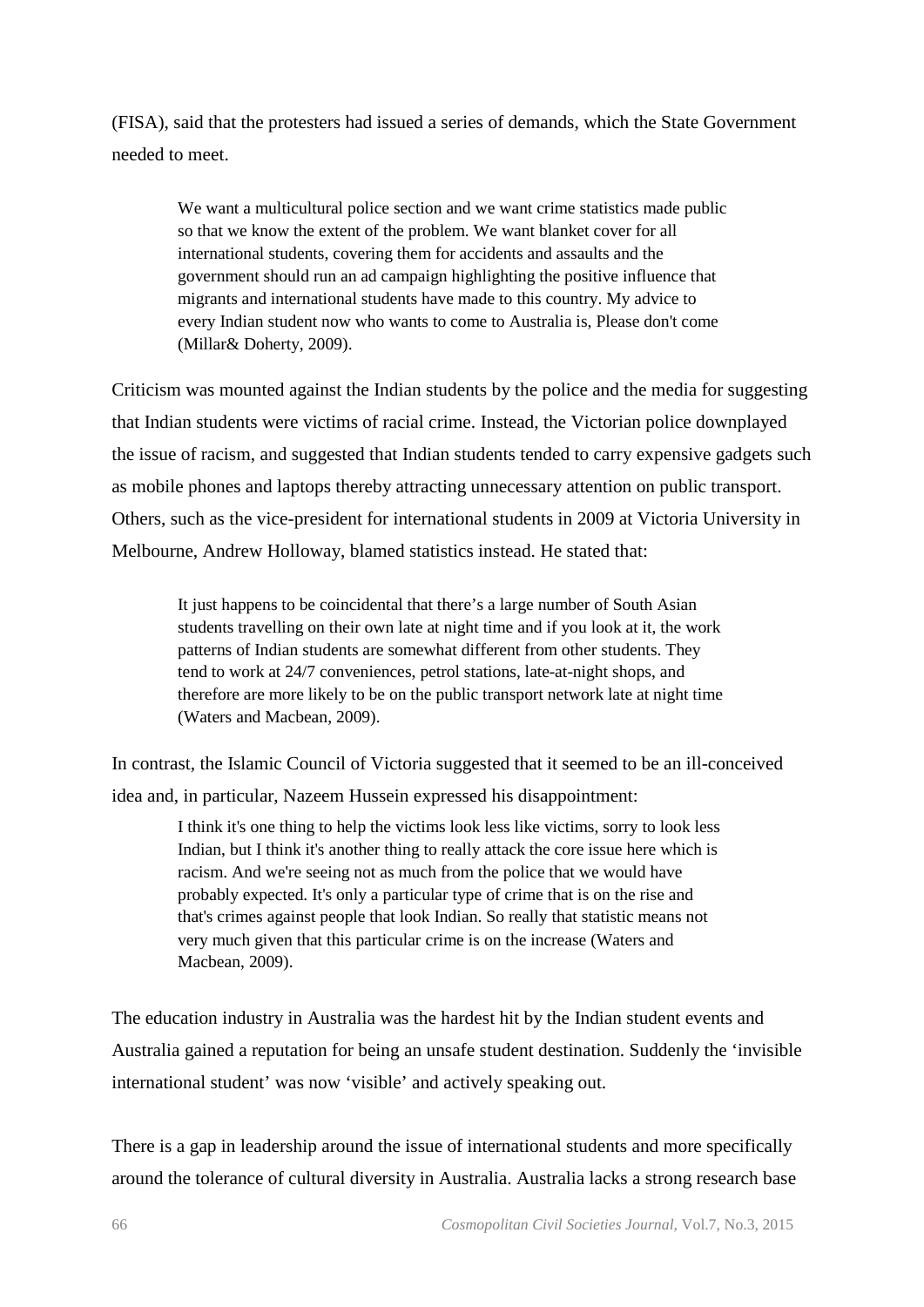about cultural diversity and racism on which to build good policy. International students' lives, and the lives of their families in their home countries, need to be presented in the Australian media in order to give locals a realistic perspective on international students and their journey to Australia. Instead, the media has focused on the destruction of the glass windows of the historic clocks around Flinders Street Station. Stories about student vandalism during the protests continued to be broadcast on Australian television (Millar, *The Age*,  $31<sup>st</sup>$  May 2009) while in India, images of Indian students being stabbed and robbed were being repeatedly telecast (*Press Trust of India*, 15<sup>th</sup> June, 2009). Both countries have had to grapple with the reality of the violent nature of the racist crimes. For Australia, it has been a matter of shame, and for Indians, one where fear prevails even today about Australians and their attitudes towards Indians.

Two discourses emerged simultaneously in the academic literature about international students' experience in Australia. The first focused on the discriminatory interracial conflicts amongst international students and the locals. The second emphasised the rapid commercialisation of international education in Australia (Nyland, Forbes-Mewett & Hartel, 2013) as being one of the major causes for the discontent generated amongst international students (Jakubowicz & Monani, 2010). Nelson (2013), in her research on denial of racism and its implications for local action in Australia, reminds us of former Prime Minister Kevin Rudd's visit to India, where he denied racism was a factor in the attacks, portraying Indian students as victims solely of criminal intent by emphasising the 'opportunistic' nature of the attacks (Nelson, 2013, p. 92). Other studies conducted by Dunn *et al*. (2011b) note that when some attacks were described as racist, political leaders continued to oscillate back and forth between acknowledgement and denial of racism. Mason (2012 a), when analysing Australian politicians' responses<sup>[3](#page-6-0)</sup>, examined an interwoven discourse of avoidance, nationalist rhetoric, and deflection. She expresses some disappointment at the strategy adopted by Australian Federal parliamentarians, one that neither acknowledges nor denies, whilst placing the racial attacks within a nationalist and crime-control rhetoric. This refusal to acknowledge the racial element in the attacks may have done serious harm to the victim community, and may have

1

<span id="page-6-0"></span><sup>&</sup>lt;sup>3</sup> The Australia India Institute (AII) was officially launched in New Delhi on 1 September 2009 by the then Deputy Prime Minister, Julia Gillard. In late 2009, the Australian Government Department of Education, Employment and Workplace Relations (DEEWR) provided just over \$8 million to the Australia India Institute over three years. The University of Melbourne contributed \$1.75 million in cash and in kind. The Australia India Institute aims to establish collaborative research projects on topics of mutual interest, to increase the professional linkages between Australia and India and to help Australians better understand contemporary India (AII, Annual Report, 2010).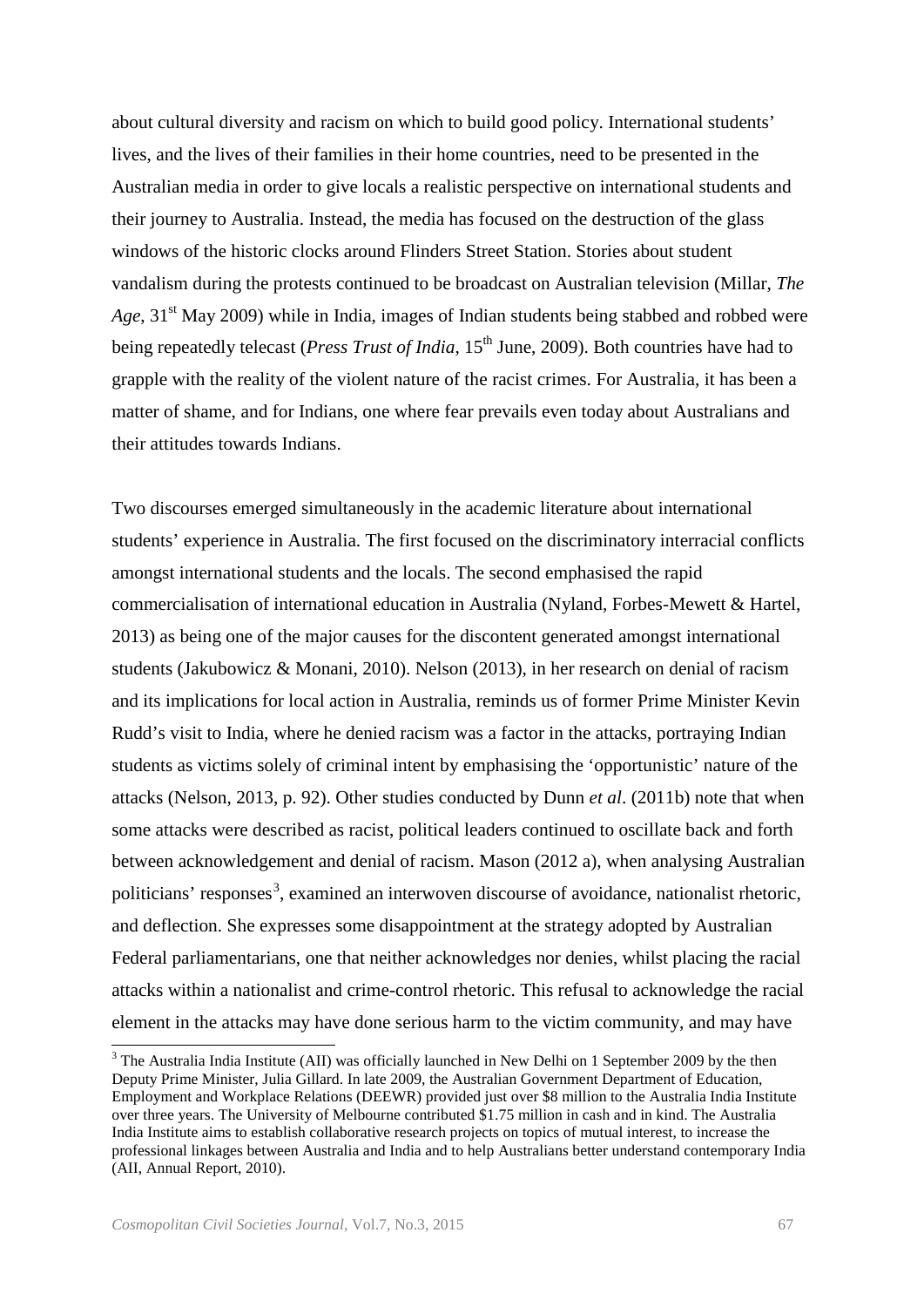been a major barrier to effective intervention aimed at prevention of a recurrence of such events, while also rendering it less likely that authorities would successfully complete investigations if victims withheld co-operation (Mason, 2012a, pp. 13-19).

The police faced a number of constraints in making available to the public declarations of crimes possibly motivated by racism, often seeking to confine their comments to the evidence at hand (Mason 2012b). The police's refusal to take the racist intent seriously was problematic. Some Indian students interpreted this as an active sidelining of what they identified as major life-threatening events emerging during their stay in Australia<sup>[4](#page-7-0)</sup>. As Mason (2012b) concludes, this was perhaps one of the main reasons for a May 2009 international student rally at Flinders Street station in downtown Melbourne. Mason (2012b) draws on the frustration expressed by the Federation of Indian Students Association's president, Gautam Gupta, in his statement to the press: 'How can they say that none of these attacks were racist when we hear criminals saying terms like "Curry bashing"?' (Mason, 2012b, p. 46). Baas (2009) suggests 'curry bashing' is a relatively new epithet (imported from the UK perhaps) and is significantly linked to the 'disgust' expressed towards Indians by some white Australians. He draws from the blogosphere in Australia during 2005-2009 which sent out strong signals of hate towards the perceived 'hordes' of Indian students arriving in Australia. One blogger remarked that Indians are incapable of moving out of anyone's 'bloody way' when they walk around in groups in the city: 'so many of these 'f…ng Indians have crowded the streets of Melbourne' (Baas,2009, p. 39). Racist language keeps evolving in Australia according to the groups that migrate to Australia; however the intent remains the same. In this case, the group happened to be fee-paying international students of Indian origin.

Robertson (2008) suggests that between 1997 and 2009, the Australian education market was the third largest export after iron ore and coal. During this twelve-year period, four million international students were educated in Australia. Robertson (2008) maintains that, despite the high levels of profitability international students brought to Australia, academics such as Birrell, Healy and Kinnaird (2007) continued to express resentment that students were not readily integrating into the labour market on completion of their degrees and that they were

-

<span id="page-7-0"></span><sup>&</sup>lt;sup>4</sup> The Age newspaper reports that the helpline set up by Mr Vasan Srinivasan of the Federation of Indian Association of Victoria (FIAV) remains unattended. The Federation of Indian Association of Victoria receives funding to support students, because they are the peak community organisation in Victoria. The FIAV continues to deny that the attacks had any racist elements. See: [http://www.theage.com.au/national/indian-students-fearful](http://www.theage.com.au/national/indian-students-fearful-after-murder-20100105-lras.html)[after-murder-20100105-lras.html.](http://www.theage.com.au/national/indian-students-fearful-after-murder-20100105-lras.html) This article also lists the names of students who lost their lives in the Melbourne attack.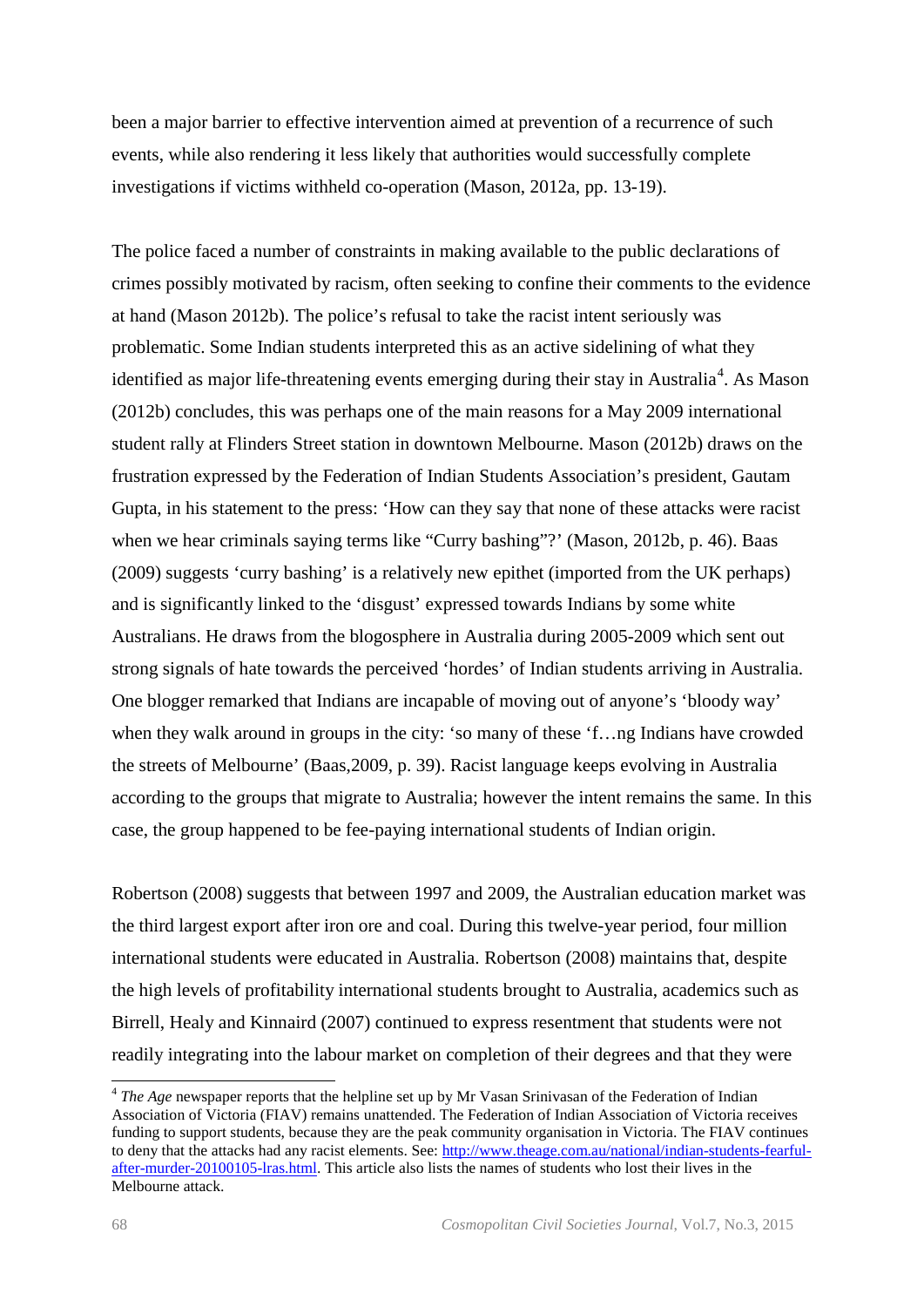not capable of gaining the necessary skills required to remain in Australia. Robertson (2013) criticises the way international students were characterised in both the literature and the media discourse in Australia. In her most recent article, Robertson (2013) claims students and student-migrant activism have been completely overlooked and overshadowed by more dominant discourses with racist undertones of international students wanting to permanently migrate to Australia. Nyland *et al.* (2013) urge 'education suppliers' to examine and enhance student needs and academic values. The authors send out a warning that discontent amongst international students can only make institutions further vulnerable, and pose challenges that can be potentially 'income damaging' (Nyland *et al*., 2013, p. 37).

The lack of quality institutions in the home countries of the international students was not adequately picked up during the international student crisis in Australia. Rather, international students were blamed for taking away opportunities from local students through the admission processes for certain courses because of their ability to pay higher fees. Students were blamed for the rise in the rental market since Australian landlords preferred international students who were willing to pay higher prices for housing close to universities. This was despite research in Melbourne, showing students chose to live in suburbs that offered affordable rental options, most of which were also identified by locals as crime hubs (Babacan, Pyke, Bhathal, Gill, Grossman, and Bertone, 2010).

Nevertheless, 'international students' in Australian society began to be looked on as 'invaders', as young people who were here to stay, particularly as several degrees offered pathways to permanent residency in Australia. This debate left many in the Australian community incapable of viewing international students as lonely and vulnerable individuals who were often unable to speak the local language, had no local social connections and were indebted to financial institutions in their home countries or their families for the only opportunity they might ever have to receive a quality education such as that offered in Australia<sup>[5](#page-8-0)</sup>.

-

<span id="page-8-0"></span><sup>&</sup>lt;sup>5</sup> By early 2009, the resentment and anger amongst Indian students in Victoria rose, and on 31 May 2009 an estimated crowd of 5000 gathered on the streets of Melbourne. The placards expressed the extreme vulnerability of Indian students in Australia with slogans such as 'unite against racism' and 'safety down under'. Taxi drivers had been expressing their distress and safety concerns since 2008 (Robertson, 2013, p. 1468). Indian student taxi drivers were looked on as problematic elements responsible for taking jobs away from Australian permanent resident taxi drivers.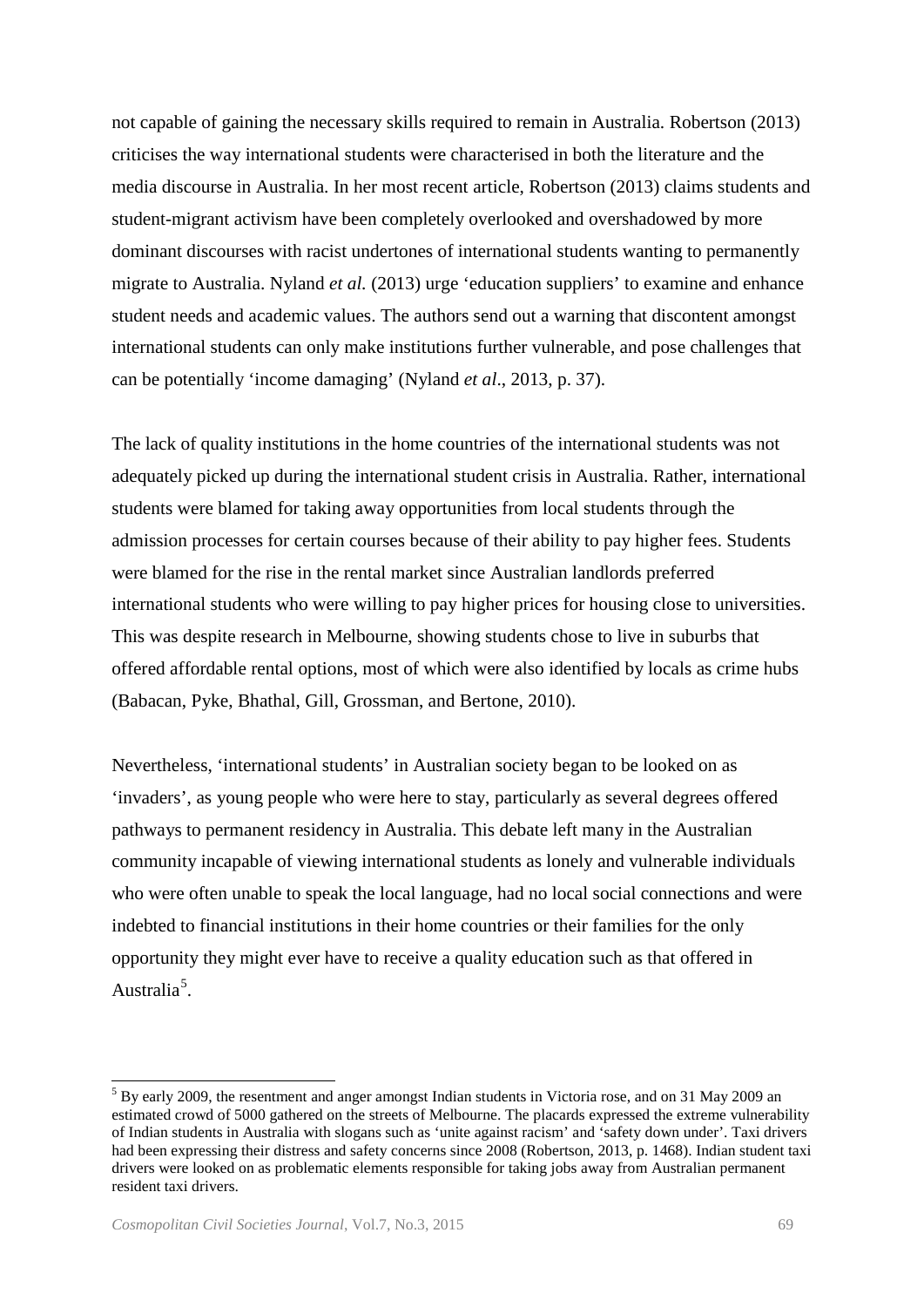Anecdotal evidence available through media transcripts reveals that the single biggest factor for Indian international students feeling vulnerable was the lack of empathetic response from their own communities. For instance, the president of the Federation of Indian Associations of Victoria, Vasan Srinivasan, stated:

I have been living here for the last 23 years … but have never experienced any racial slur from the Australians. I have two young daughters; if they were racist, do you think I would have stayed in this country? (Sharma, 2010).

These sorts of comments were problematic for Indian students, because Mr. Vasan Srinivasan received significant funding for the Federation of Indian Association of Victoria to deliver an international student helpline (Indian express, 2009). In doing so, the Australian authorities rewarded those organisations that sided with the Australians. Students who were victims of racist attacks felt that by denying the racist nature of these attacks the individuals running the helpline were refusing to empathise with them. The gap between the Indian students and more established Indian community members widened $<sup>6</sup>$  $<sup>6</sup>$  $<sup>6</sup>$  further when some members publicly</sup> attended forums and described themselves as the Friends of the Liberal Party of Australia. International students themselves cannot affiliate with political parties as they are not entitled to vote, even though some doctoral students could remain in Australia on an international student visa for over 10 years. When the more established communities of their country of origin flag political loyalties, the international student feels vulnerable, marginalised and under-represented.

In his election policy speech in 2001, Prime Minister John Howard declared a strict policing of immigration (Howard, 2001). He asserted that 'we' would decide how, when, and who came to Australia, and the circumstances in which they arrived. International students from Asia need to present family bank account statements, land and property details, and are usually required to pay a full fee prior to arriving in Australia. These policies demonstrate the desire to accept only wealthier students from developing countries. Like other developed countries, Australia has not extended education support to the most poor or financially needy students. However, because of the high dollar rate, even the wealthier Asian and Indian students can find it difficult to maintain the standards of living to which they were

1

<span id="page-9-0"></span> $6$  Devaki Monani attended a meeting for the welfare of international students in collaboration with the Australia India Solidarity Group, Bharat Times and Victorian Multicultural Commission, on 14 June 2009 at West Footscray. The meeting also had Labor MP Marsha Thompson as an observer. The support for Indian students at the meeting was lacking. The majority of the attendees was of the opinion that Australia is not a racist country.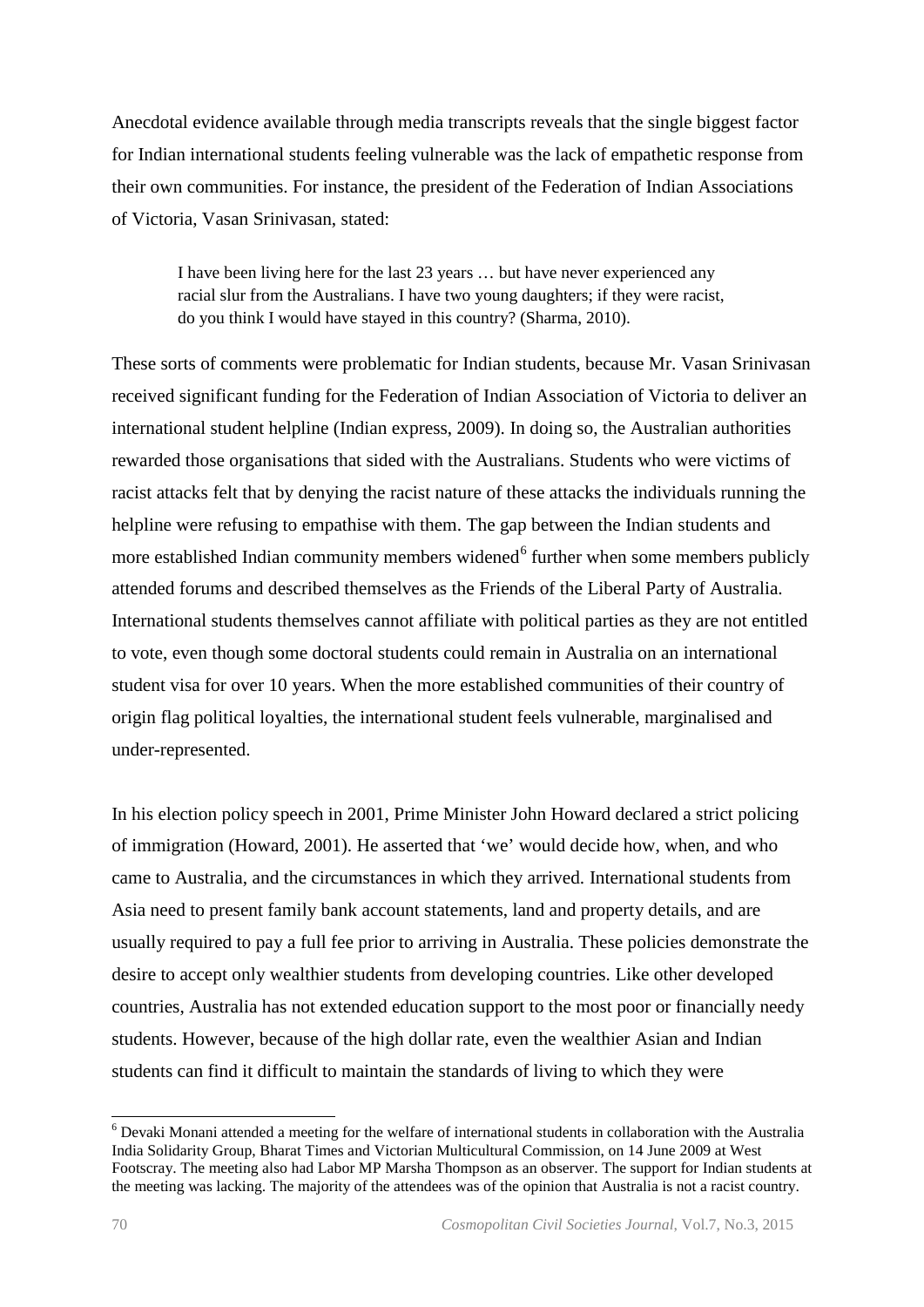accustomed in their home countries. The students that Australia attracts from developing countries belong to wealthy families and hence are less likely to tolerate and accept discrimination. Many Indian and Chinese students held notions of implicit superiority, and thus, when the news broke out in many parts of the world of Australia's explicit racism, there was an instant downturn in numbers for the simple reason that students influenced their peers back in their home country with their experiences in Australia.

Much of the 2010 debate was framed by the national strategy for international education, and was subsequently adopted by the Council of Australian Governments (COAG). During this period the Australian Human Rights Commission (AHRC) identified various limitations in the National Students Strategy by COAG (see Jakubowicz and Monani, 2010, p. 19). These included:

- no strategic goals associated with combating racism (except through an undefined community engagement process that places the onus on the students to become engaged);
- no discussion of access to affordable transport;
- no discussion of access to affordable and appropriate accommodation;
- no affirmation of human rights.

However, on a closer review it was clear that the strategy focused on Australia's bureaucratic, political and economic context, overlooking the international students' needs and interests. For example, provider closure taskforces were to be established in each state to ensure rapid and coordinated support for students in the event of provider closure. Yet to what extent students would be able to get full compensation for the sudden closures of private colleges was uncertain. Anecdotal evidence suggests that some students remained in a limbo about their future in Australia since their visas were linked to their courses of study. The issues are many, and the challenge is to ensure that there is a mechanism in place to ensure that student rights are protected; and by the same token, students also become aware of their own responsibilities. In our previous report we recommended these issues be considered at state and national policy levels (Jakubowicz and Monani, 2010).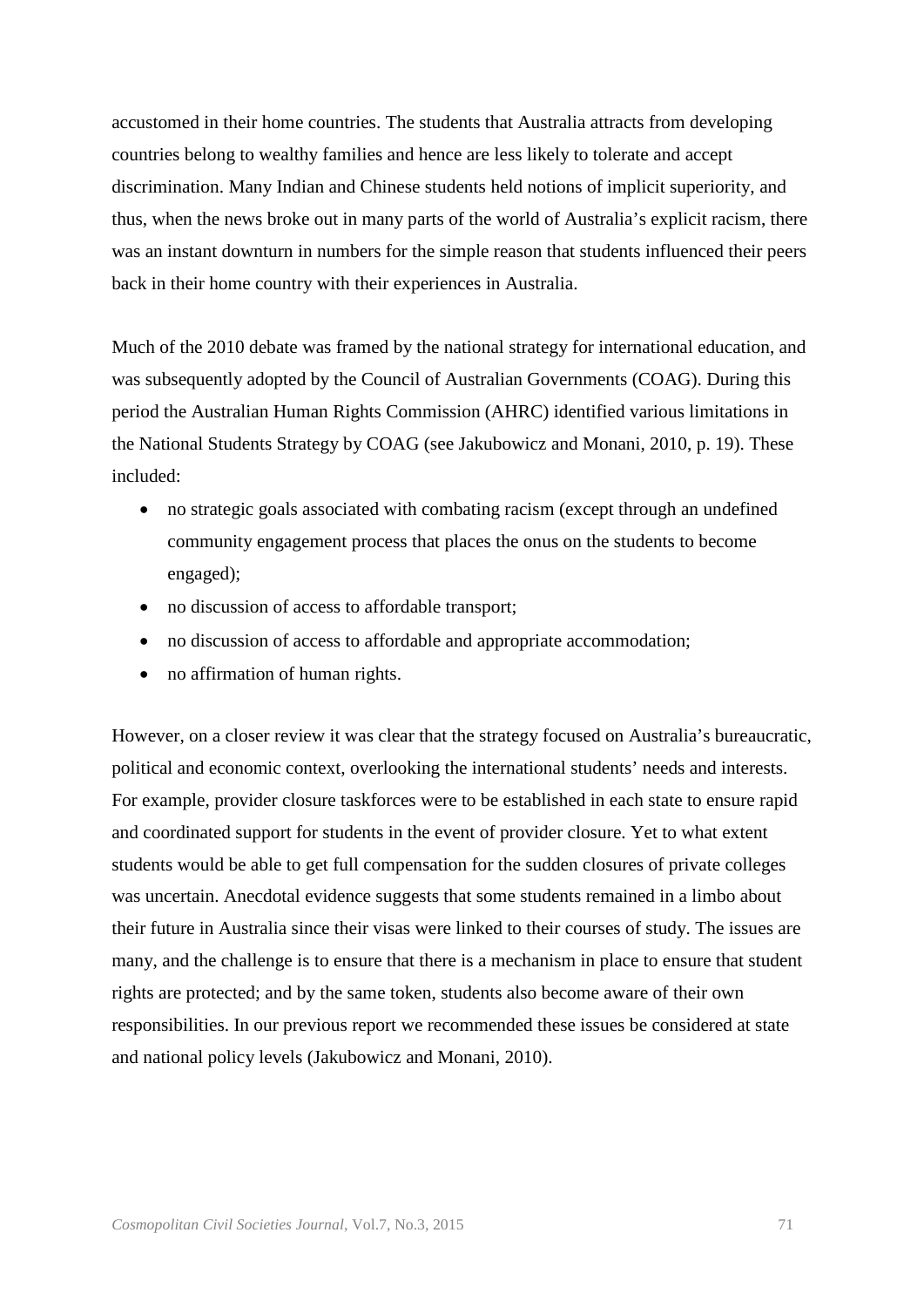### **Revisiting human rights for international students in Australia**

Australia is one of the first countries to bring the international student human rights framework into the forefront of the human rights and public policy agenda. Australia is also the first country to have experienced an international student revolt in 2009, hence bringing about a human rights approach to international student education in Australia is an ongoing priority. On 4<sup>th</sup> October 2012 the Australian Human Rights Commission (AHRC) issued a policy document entitled *Principles to Promote and Protect the Human Rights of International Students*. Along with other colleagues, we advocated the inclusion of various aspects of the *Racial Discrimination Act 1975* into this document. In doing so, the AHRC has affirmed that 'Everyone is entitled to their human rights without discrimination' (AHRC, 2012, 9). International students are now able to access their rights through the *Racial Discrimination Act* irrespective of their visa status. In 2014, a review of the impact of the principles was conducted; the AHRC published the impact statement in January 2015. This review is timely for inclusion and discussion in this paper.

When introducing the *Principles to Promote and Protect the Human Rights of International Students,* the Race Discrimination Commissioner declared that:

Australia has a responsibility to protect the human rights of everyone in the country, which includes international students. This responsibility comes from a number of international human rights treaties that Australia has agreed to uphold. Some international students also experience discrimination, exploitation, or harassment because of their race, colour, culture, religion, language or sex. This can happen in their dealings with, amongst others, health providers, migration agents, real estate agents and employers. In many instances, international students are not aware of their human rights, how their rights are protected under Australian law and what options exist for them to take action when their rights are breached (AHRC, Helen Szoke, Race Discrimination Commissioner, 2012, p. 3).

The *Principles* promotes equality and non-discrimination by establishing four operational frameworks.

- 1. *Enhancing the Human Rights of International Students covers equal access to* health, accommodation, safe and affordable public transport, crisis-management and support opportunities for issues arising in the home country of the students.
- *2. Ensuring all international students have access to human rights and freedom from discrimination* – includes information on the complaint process, governing bodies, tenancy rights and responsibilities, and access to appropriate legal advice.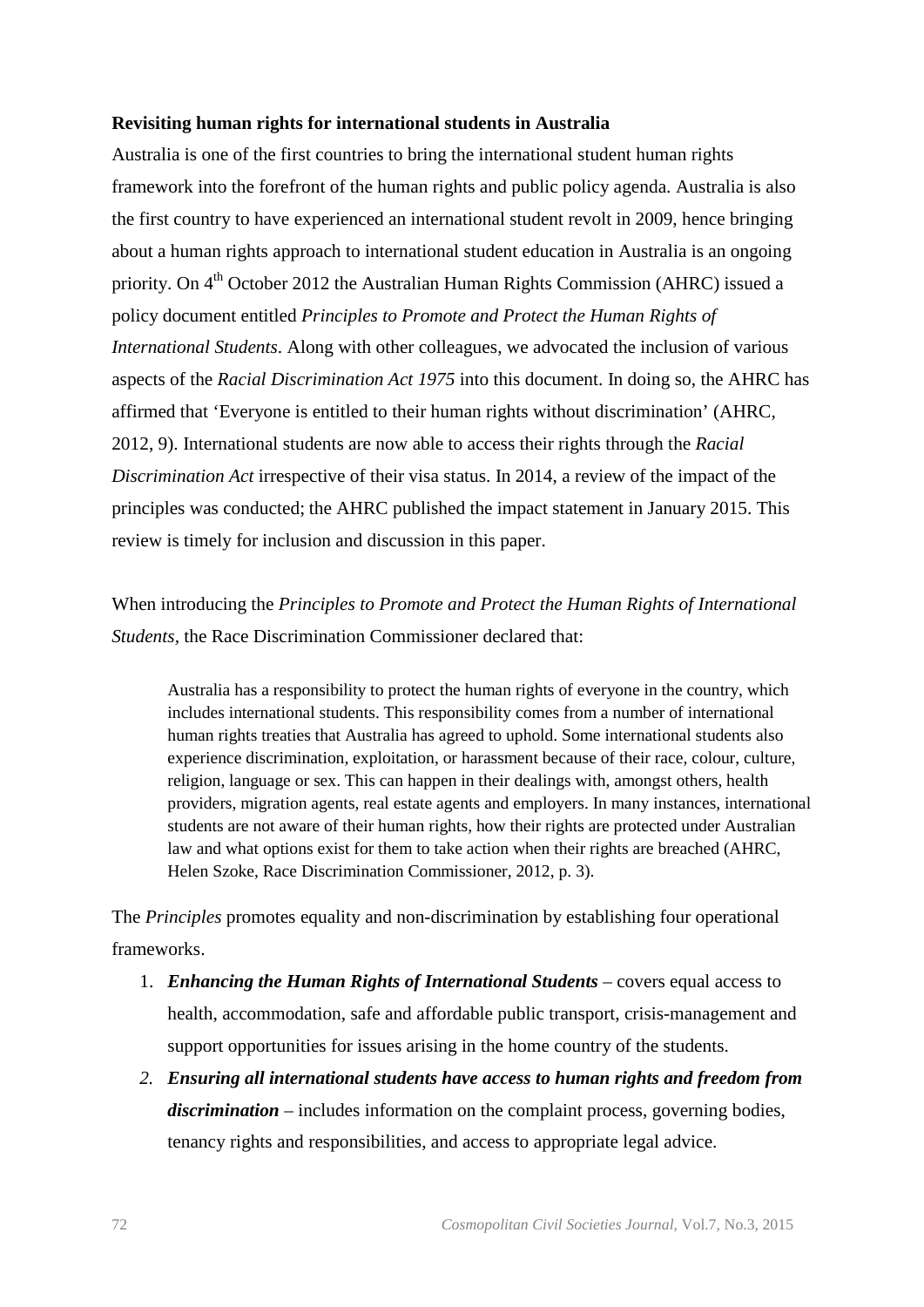- *3. Understanding the diverse needs of international students* involves ethical research with international students to develop appropriate and responsive policy, research focusing on the narratives of international students' experience of discrimination and racially motivated crime, and publicly reporting on how information about the numbers and causes of international student deaths is being utilised to ensure the safety and well-being of international students.
- *4. Empowering international students during their stay in Australia –* recommends engaging with international students and various stakeholders to improve study outcomes, using social media portals and websites such as 'Study in Australia' for presenting information on resources and services, creating awareness about sexual health and well-being, increasing cultural competency, and establishing ongoing engagement opportunities between international students and mainstream local communities.

Several areas identified in Sections 6.3 and 6.4 of our previous report have now been interwoven into this in-depth policy document. In particular, the aspect of developing a strong research base about cultural diversity and racism (Jakubowicz and Monani, 2010, p. 21) has now been addressed through the third human rights principle.

Reading the current human rights issues facing international students in Australia today, 'racism and racial discrimination' emerges as one of the top three human rights issues alongside employment and accommodation. In particular, Indian, Sri Lankan and Nepalese students used the AHRC platform to make formal race-related complaints (AHRC, 2015, p.10). It is clear that the mechanism of a complaints process through the AHRC has now revealed that extent, nature and ethnic backgrounds of the international students. Prior to the AHRC principles in action there was no real way of knowing and managing data on the international student community. Hence a fully informed evidence-based approach is now being utilised by the AHRC which will ultimately impact the way in which international students are supported in Australia.

The *Principles* has helped to deal with the complexity of the relationship between the state (Australia) and the international student as a potential international aid recipient, citizen, consumer and exporter. Marginson interviewed students about their hostile information exchanges with immigration authorities, involving significant delays on extension of student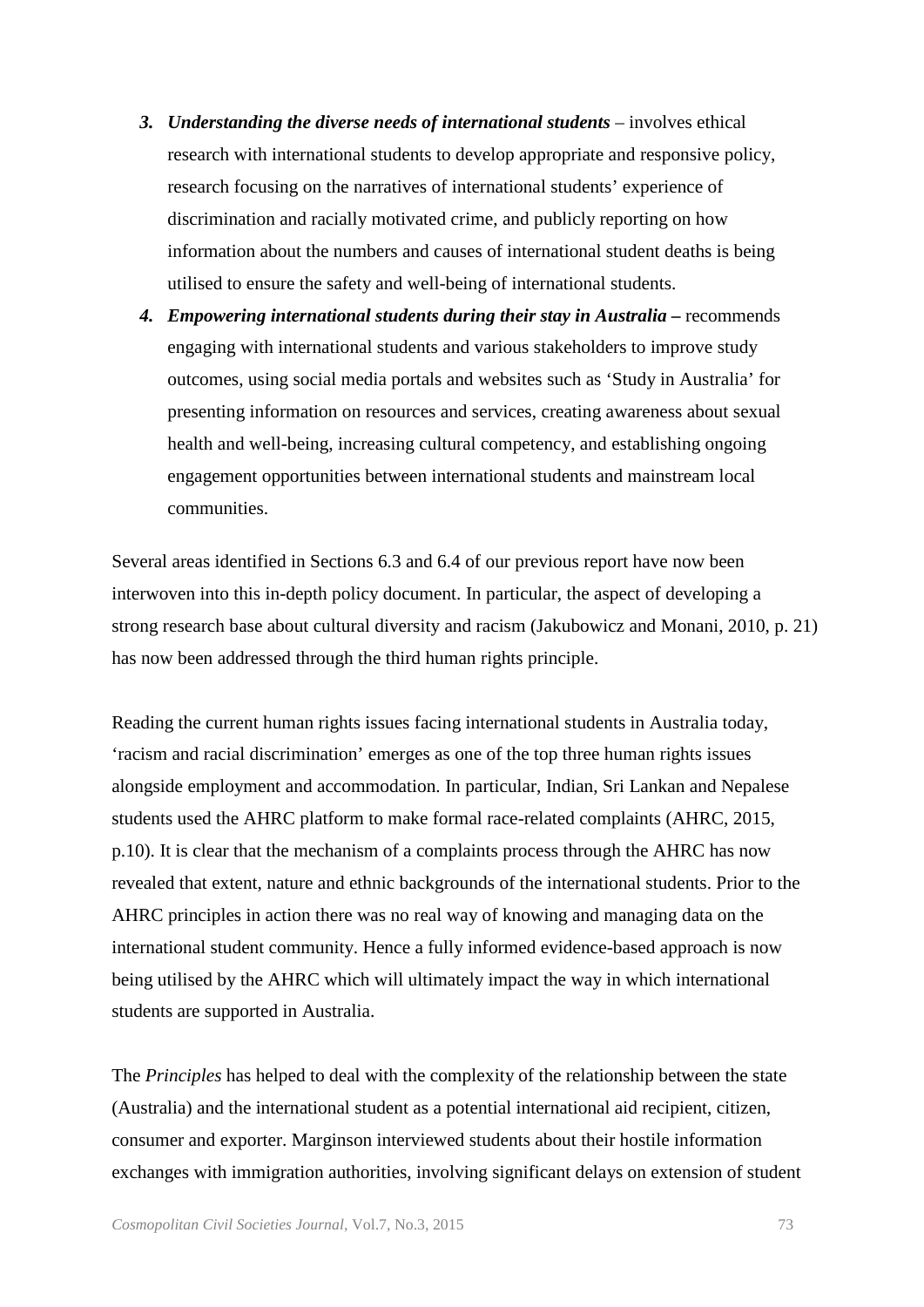visas, administrative inefficiency and inconsistent and incorrect advice (Marginson, 2012, p. 505). The main intention of the *Principles* has been to assist students by ensuring that they have the right to take action where they have experienced profound distress.

Racially based exclusion was a key dimension of foreign and immigration policy until the 1970s, and the residues of a racialised worldview remain prevalent in some parts of Australian society. In Section 2.1 of our report, dealing with the Colombo Plan and the end of White Australia in the 1950s, we provide an overview of the invitation extended to international students in Australia. The end of White Australia occurred in a series of steps. In 1958 the old dictation test was removed and in 1965 the residency requirement for Asians to apply for citizenship was reduced. In 1966 Australian signed the *International Convention on the Elimination of All Forms of Racial Discrimination* (ICERD), and in 1967Australians voted to include Indigenous people as full citizens and assign responsibility for their wellbeing to the Commonwealth. By 1973 the racial preferences contained in the *Migration Act* were removed. In 1976 the *Racial Discrimination Act* outlawed (but did not make criminal) discrimination on the basis of race, reflecting both the ICERD implementation and the Australian reservation, which rejected the criminalisation of either discrimination or hate speech. This reservation continues to affect policy and government and police capacities to prosecute racism. The UN CERD Committee expressed serious concern about this continuing reservation during the Australian Government appearance before it in August 2010. Despite this, the sequence of both international and national acts, often extended by state-based legislation, cemented into policy discourse the recognition that the racialised worldview of White Australia, with its implicit hierarchies of colour and unchangeable barriers of cultural difference, was no longer acceptable. Australia was becoming a country that acknowledged a racist past, but was now intent on building a non-racist egalitarian future (Jakubowicz 1997/2010, as cited in Jakubowicz and Monani, 2010, p. 6). The *Principles* (AHRC, 2012) is now another successful milestone in these series of initiatives.

The *Principles* clarifies that international student rights are not linked to the visa status of the student. In our 2010 report, we argued for a national compact between students, institutions and government that could require sign on, performance and review. The main premise of the AHRC is to work in collaboration with several stakeholders responsible for addressing the issues and concerns faced by international students. The *Principles* offers a national compact model that consults, engages and reviews student needs on an ongoing basis along with the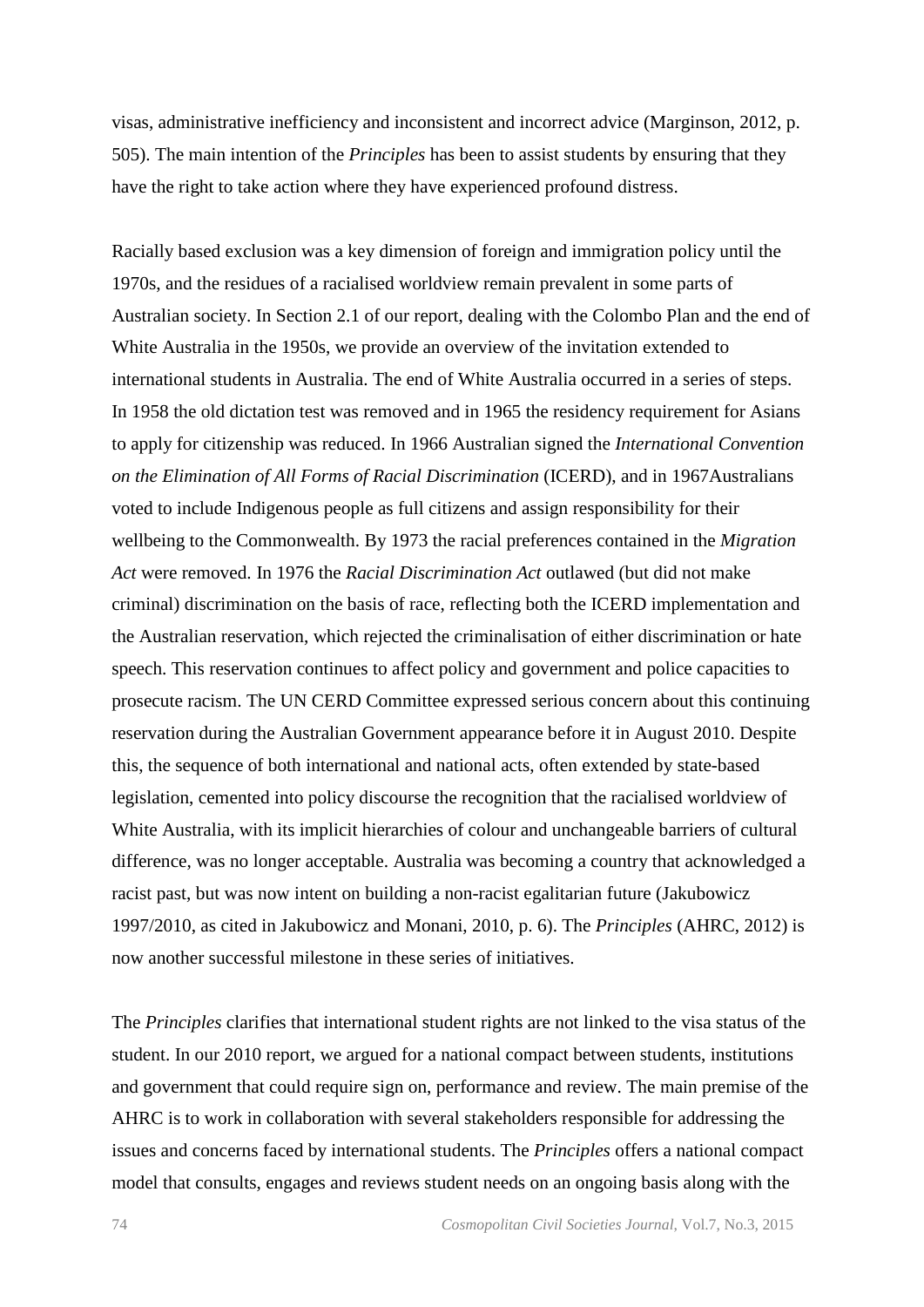students and a number of stakeholders (AHRC, 2012, p. 14). More importantly, the AHRC is currently struggling to 'elevate the importance of principles to people overseas such as education agents', and much of their work in the area of wide adoption of the principles by universities has remained largely stagnant (AHRC, 2015).

According to Nyland *et al.* (2013), the efficacy of the Overseas Student Ombudsman (OSO) remains doubtful. The OSO has refused to critically evaluate the international education industry (Nyland, *et al*., 2013, p. 26). Unlike the OSO, the AHRC provided scholars and stakeholders with a platform to bridge the gap with international students. The AHRC engagement strategy was a multi-tiered and collaborative approach. It did not shy away from acknowledging and accepting the flawed export education market and the humiliation that its victims experienced. Marginson (2012) points out that international students are systematically excluded from entitlements available to local students, such as subsidised transport, free medical care, student loans, and higher degree scholarships. Indeed there are no minimum benchmarks in relation to service quality, either for local or for international students. Thus international students pay more for the same education than local students and are more vulnerable to under-provision (Marginson, 2012, p. 503).

Universities and colleges need to engage with local radio to develop programming that can respond to international student issues. One example of good practice is 2SER Radio, which is a joint initiative between the University of Technology Sydney and Macquarie University. At the start of the student protests in Melbourne, one of the authors of this paper, Devaki Monani, launched 'Humaari Awaarz' (Our Voice) in Hindi on the not-for-profit, community radio station 3CR. This program covered topics of racism amongst Indian and Australian cricketers in Melbourne, as well as the student protests, and gave representation to the voices of many Indians in Melbourne. Unfortunately, once the producer relocated, the show could not be continued, because Indian students with limited resources did not have the time or financial support to carry it forward. Programs like this have great potential for Indian students as they give them the opportunity to express themselves in a non-judgemental environment with a pure, not for profit intent. They can add to the stream of shows supported by the Special Community Broadcasting Service  $(SBS)^7$  $(SBS)^7$ .

-

<span id="page-14-0"></span> $<sup>7</sup>$  There has recently been an increase in everyday Hindi radio live streaming of Indi Pop Bollywood music and</sup> news from India through SBS, Pop Desi (SBS, 2013). However, SBS Hindi radio programming only reports on local news and brings music from home to listeners in Australia. What continues to remain absent is an Indian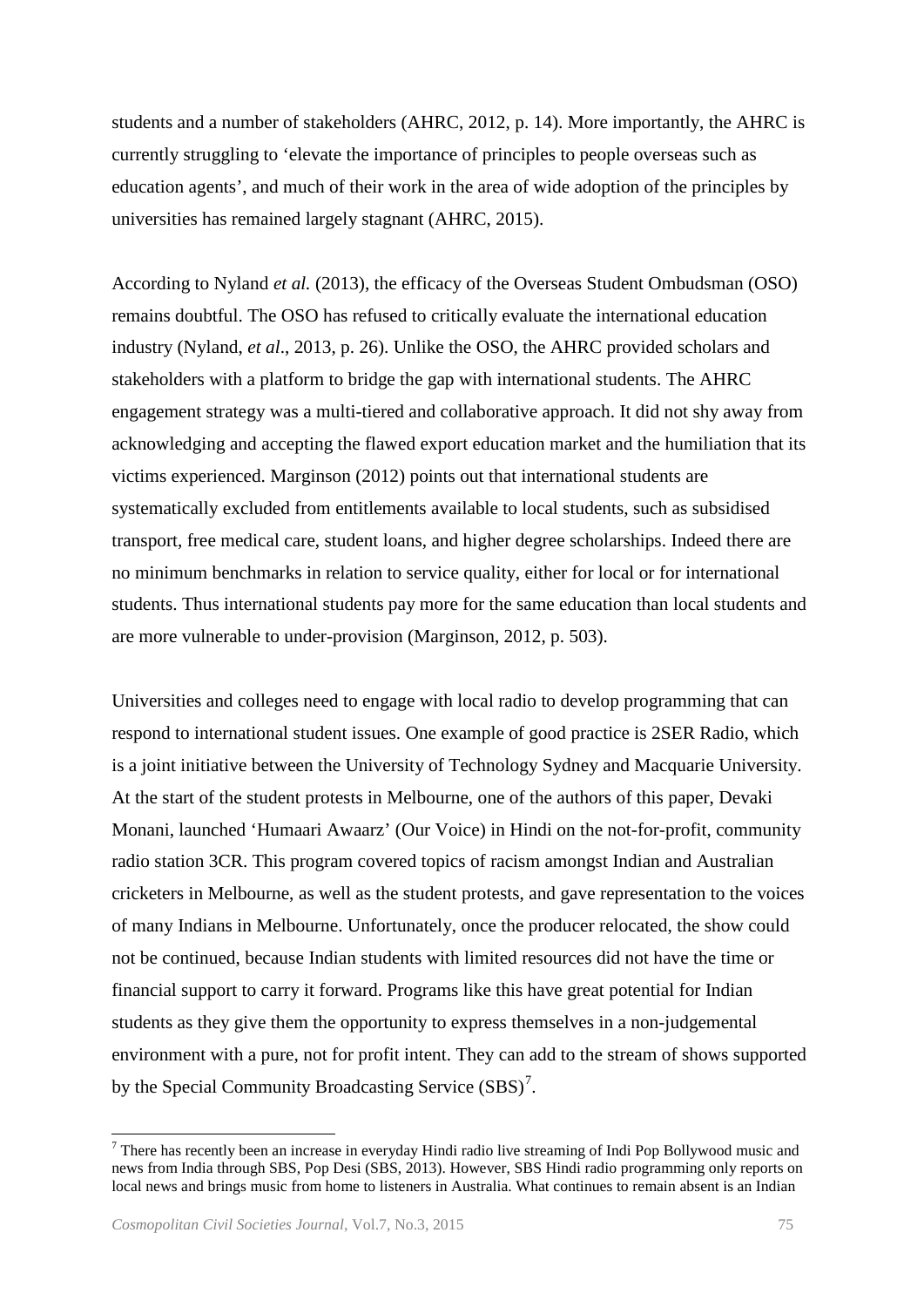In addition to radio content development, we also argued in our 2010 report for local Facebook and Twitter sites to become ways of building community, developing networks and keeping information flowing. The AHRC has now implemented this recommendation in its fourth principle of 'Empowering international students during their stay in Australia by using social media' as a key component of information sharing and promotion. This move is particularly appropriate for engaging with youth as it provides a more interactive platform for students to give feedback on the information they have received.

The AHRC have currently not considered working with broadcast media. In our previous report we recommended a reality TV show on international students that follows them across the world, explores their experiences, and tracks their fights against scams and exploitation, as well as showing them enjoying the benefits of international education. We would like to see this production take place with a rights focus, and see a commercial channel or an international production house taking this plan forward. Hopefully, this show would do more than show Indians how 'dumb, drunk and racist' Australians are considered (see the ABC show, 2012). Ideally it would reflect the marginalisation of international students and challenge bureaucracy and corruption in relation to higher education opportunities for international students. The movement behind the *Principles* is still in its infancy. However, it is bringing us closer to achieving a more humane understanding of engaging with international students.

## **Conclusion**

International students remain a whole-of-society challenge, because they not only generate a whole-of-society benefit, but also reflect an intense vulnerability. They often carry a burden of expectation and emotional and financial investment from family that renders them wary of testing the capacity of the Australian justice and human rights system to protect them. So while there are some representative bodies that can articulate their situations, often, individual students have little if any contact with them, while experiencing a deep reluctance to use them. The dynamic around the human rights of students illuminates the critical importance of the institutions of state and civil society recognising and reflecting their

1

radio program that offers critical perspectives about the issues faced by Indian migrants to Australia, particularly the more recent and ongoing arrivals of international students.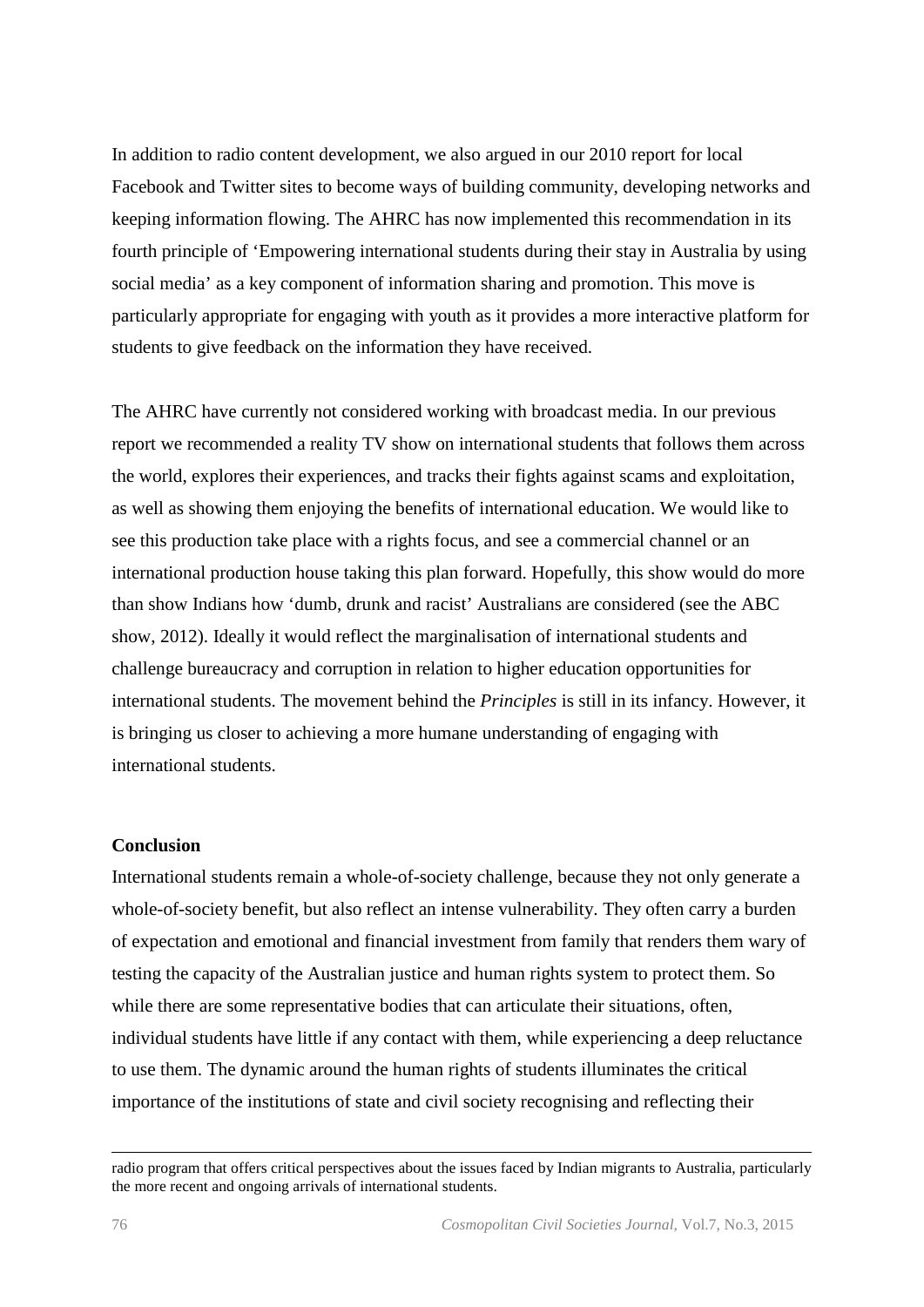specific circumstances and needs, and ensuring that the structures that citizens may take for granted are in fact pro-active in ensuring the rights of student sojourners.

Policy determination requires open conversations, stakeholder engagement and social change policies. Australian governments need to ensure that international students continue to experience opportunities in Australian society as active participants in learning and social interaction. Given Australia's history, whole-of-government, cross-society, collaborative action can ensure optimum outcomes for Australia, specific stakeholders, and the students themselves. The *Principles* and the commitment reflected by the AHRC and individual scholars are designed to bring this about. Brand Australia in international student markets will need to reflect quality, diversity, justice and rights, not just 'fun in the sun' or a ticket to play and stay (Jakubowicz, 2010).

#### **References**

- ABC 2012,'Dumb, drunk and racist', available at: [www.abc.net.au/tv/](http://www.abc.net.au/tv/dumbdrunkracist/episodes/)**dumbdrunkracist**/episodes/. Accessed 17 March 2013.
- Australian Government 2008, 'International student data 2008' available at [https://internationaleducation.gov.au/research/International-Student-](https://internationaleducation.gov.au/research/International-Student-Data/Pages/InternationalStudentData2008.aspx%231)[Data/Pages/InternationalStudentData2008.aspx#1](https://internationaleducation.gov.au/research/International-Student-Data/Pages/InternationalStudentData2008.aspx%231) Accessed 1 November 2015.
- —— 2009, 'International student data 2009' available at [https://internationaleducation.gov.au/research/International-Student-](https://internationaleducation.gov.au/research/International-Student-Data/Pages/InternationalStudentData2009.aspx%231)[Data/Pages/InternationalStudentData2009.aspx#1](https://internationaleducation.gov.au/research/International-Student-Data/Pages/InternationalStudentData2009.aspx%231) Accessed 1 November 2015.
- Australian Human Rights Commission, AHRC 2015, 'International Students Human Rights: a review of the principles and the issues',

[https://www.humanrights.gov.au/sites/default/files/document/publication/2015\\_IS\\_Rev](https://www.humanrights.gov.au/sites/default/files/document/publication/2015_IS_ReviewReport%20.pdf) [iewReport%20.pdf](https://www.humanrights.gov.au/sites/default/files/document/publication/2015_IS_ReviewReport%20.pdf) , Accessed on 17 September, 2015.

- 2012, The principles to promote and protect the human rights of international students' www.**humanrights**[.gov.au/racial.../international\\_students\\_](http://www.humanrights.gov.au/racial.../international_students_principles.pdf)**principles**.pdf, Accessed 17 October 2012.
- Australia India Institute (AII), 2010, Annual Report,

[www.aii.unimelb.edu.au/sites/.../aus](http://www.aii.unimelb.edu.au/sites/.../ausindia%20annual%20report_0.pdf)**india**%20**annual**%20**report**\_0.pdf Accessed 17 March 2013.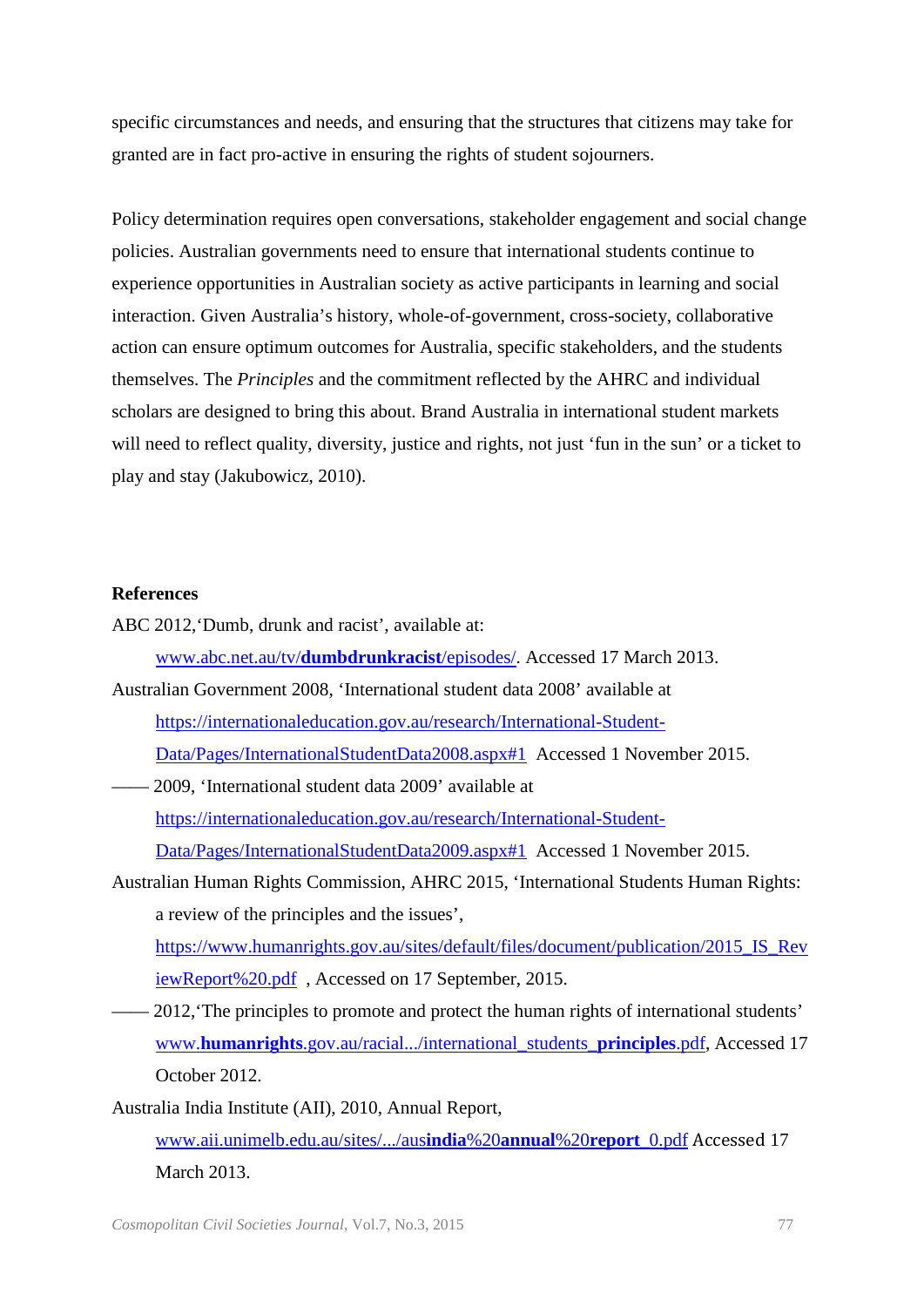- Baas, M. 2009, 'Curry bashing: Racism, violence and alien space invaders', *Economic and Political Weekly*, vol. 44, no. 34, pp. 37-42.
- Babacan, H., Pyke,J., Bhathal,A., Gill,G., Grossman,M., and Bertone,S. 2010,'The Community Safety of International Students in Melbourne: A Scoping Study', Institute for Community, Ethnicity and Policy Alternatives (ICEPA), Victoria University, February 2010. Available at:

http://vuir.vu.edu.au/15491/1/The Community Safety of International Students in [Melb\\_A\\_Scoping\\_Study.pdf,](http://vuir.vu.edu.au/15491/1/The_Community_Safety_of_International_Students_in_Melb_A_Scoping_Study.pdf) Accessed 25 September 2010.

- Baird, B. 2010, 'Stronger, simpler, smarter ESOS: supporting international students: review of the Education Services for Overseas Students (ESOS) Act 2000: final report, February 2010'. Available at: [https://internationaleducation.gov.au/Regulatory-](https://internationaleducation.gov.au/Regulatory-Information/Education-Services-for-Overseas-Students-ESOS-Legislative-Framework/ESOSReview/Documents/ESOS_REview_Final_Report_Feb_2010_pdf.pdf)[Information/Education-Services-for-Overseas-Students-ESOS-Legislative-](https://internationaleducation.gov.au/Regulatory-Information/Education-Services-for-Overseas-Students-ESOS-Legislative-Framework/ESOSReview/Documents/ESOS_REview_Final_Report_Feb_2010_pdf.pdf)[Framework/ESOSReview/Documents/ESOS\\_REview\\_Final\\_Report\\_Feb\\_2010\\_pdf.pd](https://internationaleducation.gov.au/Regulatory-Information/Education-Services-for-Overseas-Students-ESOS-Legislative-Framework/ESOSReview/Documents/ESOS_REview_Final_Report_Feb_2010_pdf.pdf) [f](https://internationaleducation.gov.au/Regulatory-Information/Education-Services-for-Overseas-Students-ESOS-Legislative-Framework/ESOSReview/Documents/ESOS_REview_Final_Report_Feb_2010_pdf.pdf) Accessed 1 November 2015.
- Birrell, R.J., Healy, E.J., and Kinnaird, R.T.2007, 'Cooks galore and hairdressers aplenty', *People and Place*, vol. 15, no. 1, pp. 30-44.
- Council of Australian Governments (COAG); 2010, International Students Strategy for Australia 2010-2014, available at: [https://www.coag.gov.au/node/307,](https://www.coag.gov.au/node/307) Accessed 25 September, 2010.
- Dunn, K. M., Gandhi, V., Pelleri, D., & Maeder-Han, K. 2011a, 'Racism in the tertiary education sector : a case of Indian student attacks in Australia', *Geography Bulletin*, vol. 43, no. 3, pp. 7-16.
- Dunn, K.M., Pelleri D. and Maeder-Han K. 2011b, 'Attacks on Indian students: The commerce of denial in Australia', *Race & Class*, vol.52, no. 4, pp.71–88. doi: <http://dx.doi.org/10.1177/0306396810396603>
- Federation of Indian Associations of Victoria 2009, 'Violence, Against International Students and finding ways to deal with it: Brain Storming Luncheon Session-Where to from here?' Unpublished Notes, Forum organised with the support of Australia Indian Solidarity Group Inc. Bharat Times and Victorian Multicultural Commission.
- Howard, J. 2001, Election Policy Speech for the 2001 Federal Election held on the 28 October 2001, available at:<http://www.abc.net.au/lateline/content/2001/s422692.htm> Accessed 17 March, 2013.
- IEAC 2013, Advice from the International Education Advisory Council on Australia-Educating Globally, available at: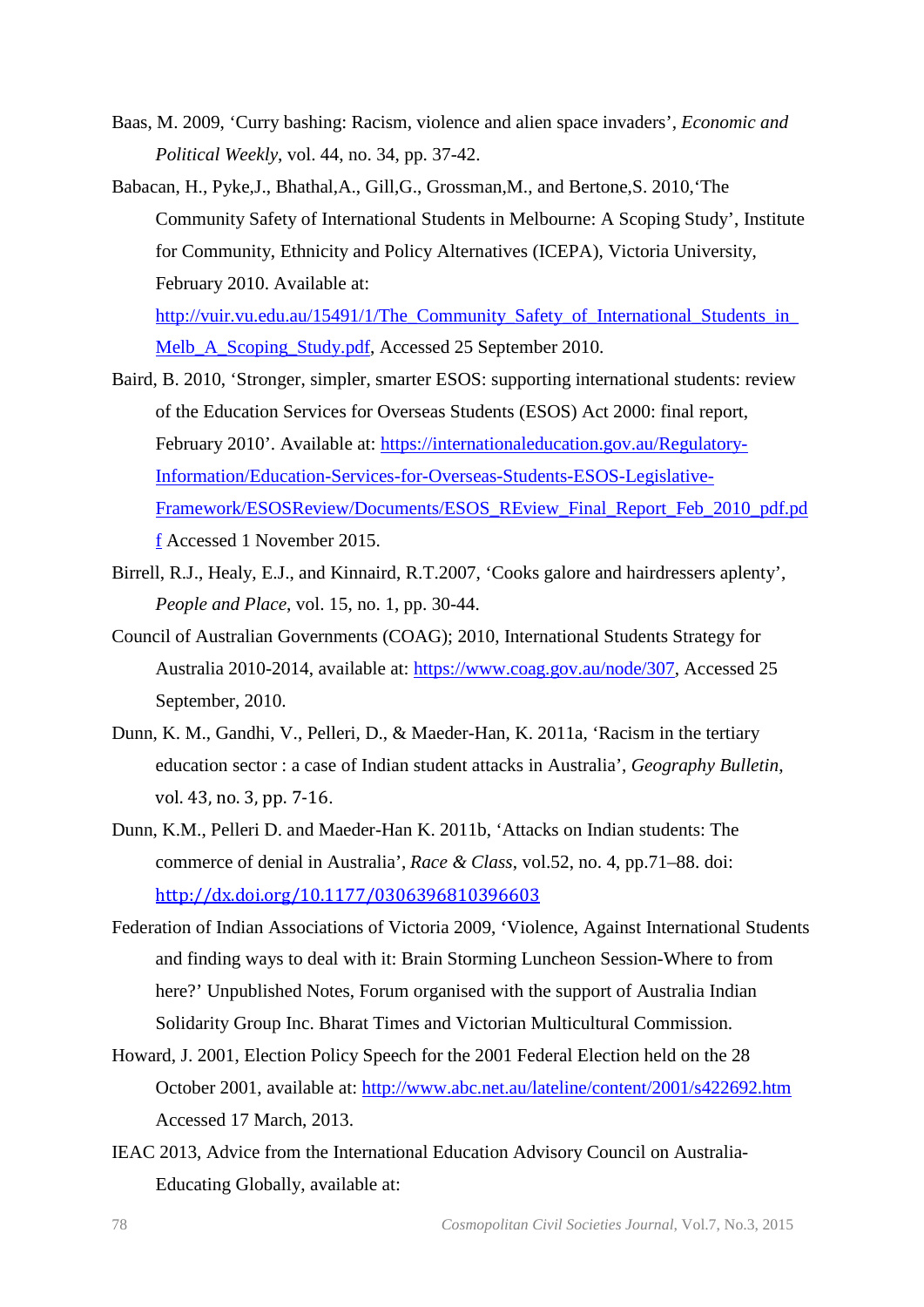[https://aei.gov.au/IEAC2/theCouncilsReport/Documents/Australia%20%E2%80%93%](https://aei.gov.au/IEAC2/theCouncilsReport/Documents/Australia%20%E2%80%93%20Educating%20Globally%20FINAL%20REPORT.pdf) [20Educating%20Globally%20FINAL%20REPORT.pdf](https://aei.gov.au/IEAC2/theCouncilsReport/Documents/Australia%20%E2%80%93%20Educating%20Globally%20FINAL%20REPORT.pdf) , Accessed 2 April 2013.

- The Indian Express 2009, 'Helpline launched to protect Indian students in Australia', *The Indian Express*, [http://archive.indianexpress.com/news/helpline-launched-to-protect](http://archive.indianexpress.com/news/helpline-launched-to-protect-indian-students-in-australia/459963/)[indian-students-in-australia/459963/](http://archive.indianexpress.com/news/helpline-launched-to-protect-indian-students-in-australia/459963/)
- Jakubowicz, A. 2010, 'On the beach: Selling Australia as a land or as a people' available at: [http://andrewjakubowicz.com/publications/on-the-beach-selling-australia-as-a-land-or](http://andrewjakubowicz.com/publications/on-the-beach-selling-australia-as-a-land-or-as-a-people/)[as-a-people/](http://andrewjakubowicz.com/publications/on-the-beach-selling-australia-as-a-land-or-as-a-people/) Accessed 2 April 2013.
- —— and Monani, D. 2010, 'International Student Futures in Australia: A Human Rights Perspective on Moving Forward to Real Action', Occasional Paper 6/2010, The Academy of Social Sciences in Australia, Canberra 2010.
- Marginson, S. 2012, 'Including the other: regulation of the human rights of mobile students in a nation-bound world', *Higher Education*, vol.63, no.4, pp.497-512. doi: <http://dx.doi.org/10.1007/s10734-011-9454-7>
- Mason, G. 2012a, ''I am tomorrow': Violence against Indian students in Australia and political denial', *Australian & New Zealand Journal of Criminology*, vol.45, no. 1, pp. 4–25. doi:<http://dx.doi.org/10.1177/0004865811431330>
- —— 2012b, 'Naming the 'R' word in racial victimization: Violence against Indian students in Australia', *International Review of Victimology*, vol. 18, no. 1, pp. 39–56. doi: <http://dx.doi.org/10.1177/0269758011422474>
- Millar, P. 2009, 'Indian Student March in Protest Against the Attacks', *The Age* 31 May 2009, available at: [http://www.theage.com.au/national/indian-students-march-in-protest](http://www.theage.com.au/national/indian-students-march-in-protest-against-attacks-20090531-brhj.html)[against-attacks-20090531-brhj.html,](http://www.theage.com.au/national/indian-students-march-in-protest-against-attacks-20090531-brhj.html) Accessed 17 March, 2013.
- and Doherty, B. 2009, 'Indian Anger Boils over', *TheSydney Morning Herald*, 1<sup>st</sup> June, [http://www.smh.com.au/national/indian-anger-boils-over-20090531-brrm.html,](http://www.smh.com.au/national/indian-anger-boils-over-20090531-brrm.html) Accessed 29 September 2015.
- Nelson, J. K. 2013, 'Denial of racism and its implications for local action', *Discourse & Society*, vol.24, no. 1, pp.89-109. doi: <http://dx.doi.org/10.1177/0957926512463635>
- Nyland, C., Forbes-Mewett, H. and Hartel, C. 2013, 'Governing the international student experience: Lessons from the Australian international education model', *Academy of Management Learning and Education,* vol. 12, no.4, pp. 656-673.doi: <http://dx.doi.org/10.5465/amle.2012.0088>